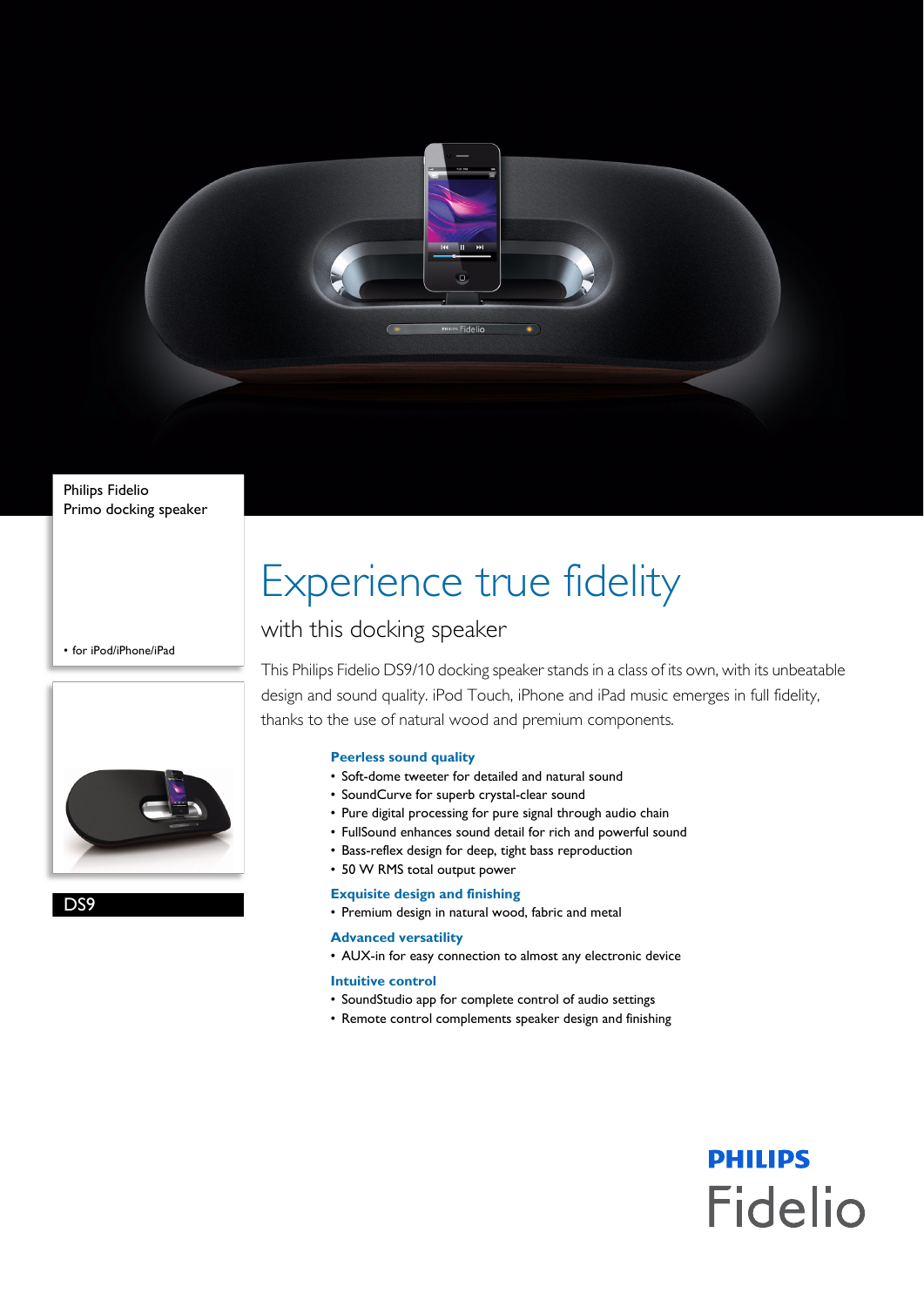## **Highlights**

#### **Soft-dome tweeter**

This is a two-way high fidelity speaker with soft-dome tweeter. Dome tweeters were pioneered by Philips in the early 1960s, and have grown to be the solution of choice for Hi-Fi speaker boxes for the past half-century. Soft dome tweeters provide detailed and natural sound, free from harshness or distortion, and reveal the richness of recordings.

#### **SoundCurve**



The carefully designed curved back cover of this Philips docking speaker creates a highly effective acoustic structure for sound reproduction. Its clean curve enforces the rigidity of the speaker cabinet, dramatically reducing internal resonance and eliminating the vibration and distortion of sound. You get to enjoy superb crystal-clear sound in stunning-looking speakers.

#### **Pure digital processing**



Most docking speakers use the analogue output of your iPod, iPhone or iPad, then converts it back to digital, resulting in some additional noise and loss of detail. By using the digital output of your player, the speaker maintains the integrity of the music signal, resulting in higher signal to noise and better resolution.

#### **FullSound™**



Philips' proprietary FullSound technology uses latest-generation Digital Signal Processing to faithfully enhance music rendering. Music content is dynamically analysed and optimised to let you experience music with great detail and warmth.

#### **Bass-reflex design**



Bass-reflex acoustic load uses a bass pipe tuned to the acoustic volume of the speaker box, in order to reproduce deep bass from compact enclosures. The carefully designed profiled bass-pipe helps air flow and allows for deep and impactful bass, even at loud volumes while minimising air turbulence that may cause distortion.

#### **SoundStudio App**



Have music the way you like it now. SoundStudio truly puts the power over your music into the palm of your hands. It lets you change every aspect of sound, using only your iPhone, with controls that are intuitive and simple. Now you can tweak, tailor and create your desired sound experience and have your favourite songs come to new life. SoundStudio also lets you listen to thousands of Internet radio stations worldwide, broadening your music experience even further.